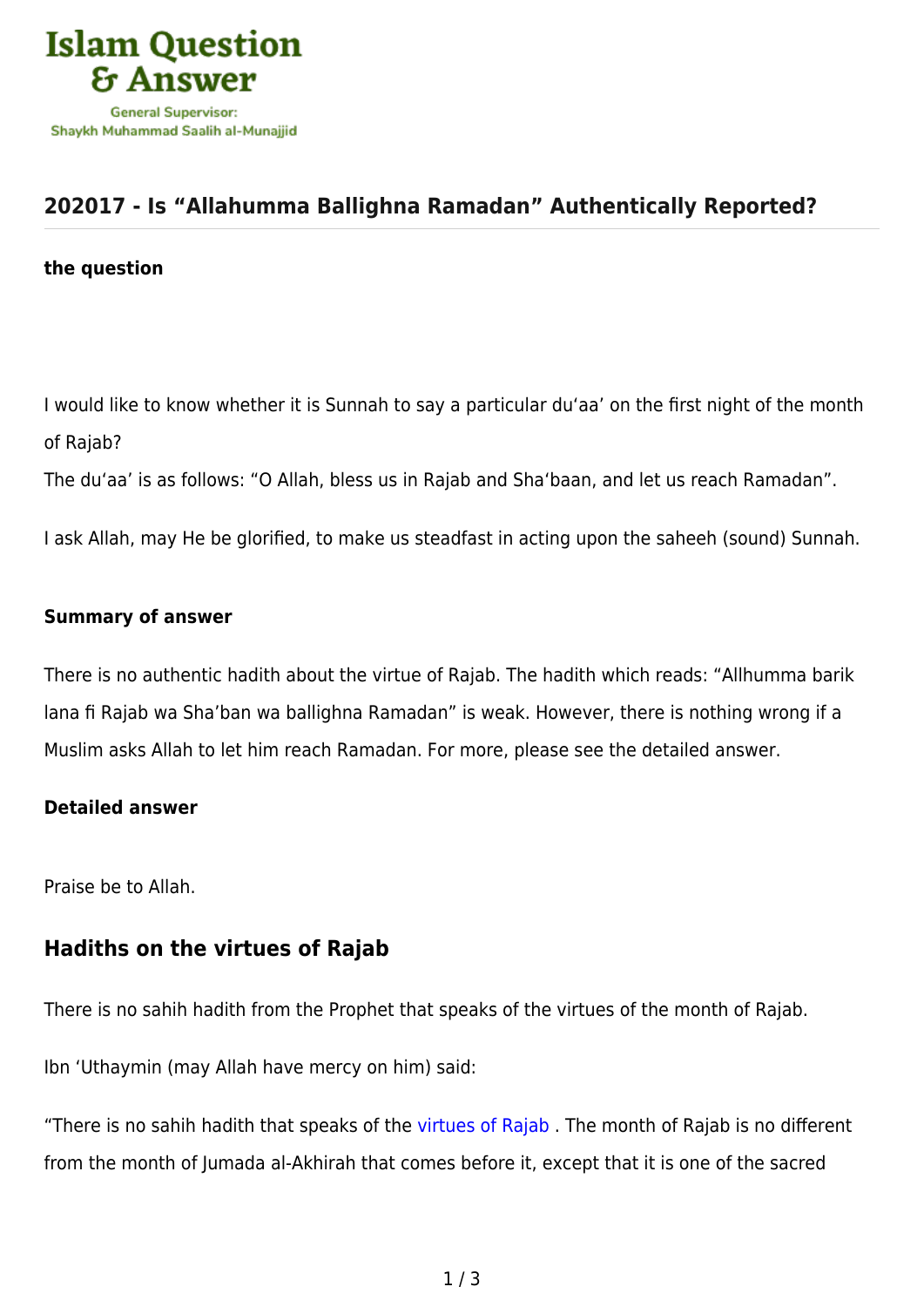

months only. Otherwise [there is no fast that is prescribed in this month](https://islamqa.com/en/answers/75394) , and no prayer or ['umrah](https://islamqa.com/en/answers/36766) or anything else that is prescribed. It is like all other months." (Liqa al-Bab al-Maftuh, 174/26)

# **Degree of the hadith "Allahumma Ballighna Ramadan"**

It was narrated by 'Abdullah, the son of Imam Ahmad, in Zawaid al-Musnad (2346), at-Tabarani in al-Awsat (3939), al-Bayhaqi in ash-Shu'ab (3534) and Abu Nu'aym in al-Hilyah (6/269) via Zaidah ibn Abi ar-Ruqad who said: Ziyad al-Numayri told us, from Anas ibn Malik who said: When Rajab began, the Messenger of Allah (blessing and peace of Allah be upon him) said: "O Allah, bless us in Rajab and Sha'ban, and let us reach Ramadan." (Allhumma barik lana fi Rajab wa Sha'ban wa ballighna Ramadan).

This isnad is da'if. Ziyad al-Numayri is da'if and was classed as such by Ibn Ma'in. Abu Hatim said: He cannot be quoted as evidence. Ibn Hibban mentioned him in ad-Du'afa and said: It is not permissible to quote him as evidence. (Mizan al-I'tidal, (2/91)

Zaidah ibn Abi ar-Ruqad is more da'if than him. Abu Hatim said: He narrated from Ziyad al-Numayri, from Anas, odd marfu' hadith, which we know only from him or from Ziyad. Al-Bukhari said: His hadiths are odd. An-Nasai said: His hadiths are odd. It says in al-Kuna: He is not trustworthy. Ibn Hibban said: He narrates odd hadiths from well known people and his reports cannot be quoted as evidence or written down, except for the purpose of giving an example (of a weak hadith). Ibn 'Adiyy said: al-Miqdami and others narrated from him obscure hadiths, and some of his hadiths contain odd material. (Tahdhib al-Tahdhib, 3/305-306)

The hadith was classed as da'if by an-Nawawi in al-Adhkar (p. 189) and Ibn Rajab in Lataif al-Ma'arif (p. 121). It was also classed as da'if by al-Albani in Da'if al-Jami' (4395). Al-Haythami said:

"It was narrated by al-Bazzar, and its isnad includes Zaidah ibn Abi ar-Ruqad. Al-Bukhari said: His hadith is odd, and a number of scholars regarded him as ignorant." (Majma' az-Zawaid, 2/165)